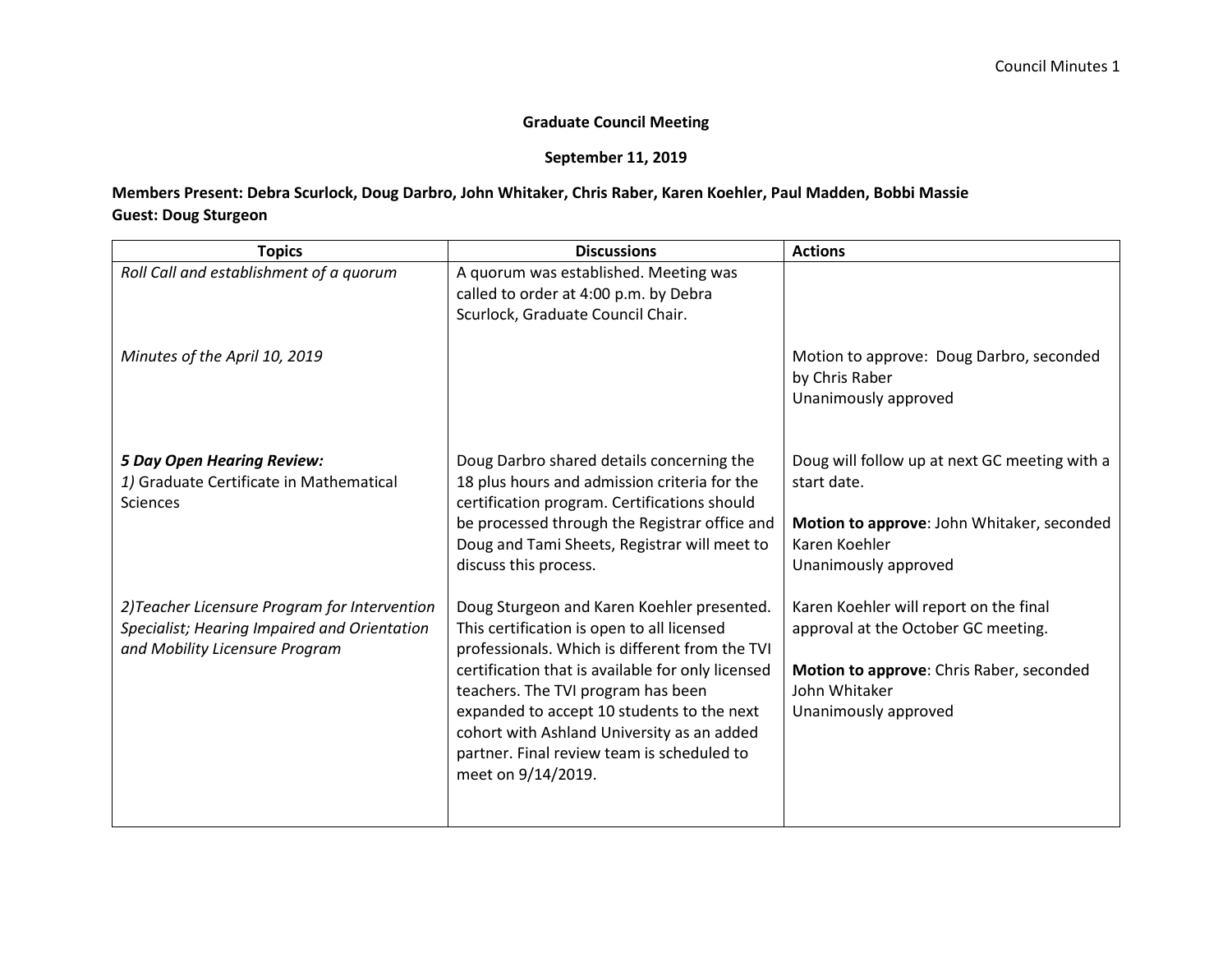| ODHE new language regarding concurrent<br>enrollment programs (BSOT 3+2) | ODHE allows undergraduate and graduate<br>programs to double-count a maximum of 9<br>credit hours towards a graduate degree.<br>SSU'S BSOT3+2 program is in compliance. Dr.<br>Madden has met with the registrar office and<br>ITS to assure that students are being charged<br>undergraduate tuition rates in their first MOT<br>semester. | Dr. Madden will report after the September<br>CCGS meeting on whether or not the BSOT<br>3+2 Program will have to submit a program<br>review.                  |
|--------------------------------------------------------------------------|---------------------------------------------------------------------------------------------------------------------------------------------------------------------------------------------------------------------------------------------------------------------------------------------------------------------------------------------|----------------------------------------------------------------------------------------------------------------------------------------------------------------|
| Graduate Workshop Credit Jenzabar code<br>update                         | Dr Madden reported that Matthew Crawford<br>rewrote the major codes for the TVI and Grad<br>Workshop credit. Tami Sheets, Registrar<br>implemented the new major codes in her<br>office. New reports were ran and students<br>are not housed within the colleges that they<br>took the grad credit.                                         |                                                                                                                                                                |
| ARM Committee forms revision                                             | Kyle Vick notified the GC that revisions were<br>made to the Academic Resource<br>Management Committee Procedure and<br>Forms without GC approval.                                                                                                                                                                                          | GC submitted their recommended change to<br>the ARM committee procedure form.<br>Graduate Council was added to the section<br>concerning Educational Policies. |
| <b>Departmental Updates</b>                                              | Doug Darbro- Department of Mathematics<br>Program Review passed the Dean Millikan's<br>review and has moved on to the next level in<br>the process.                                                                                                                                                                                         |                                                                                                                                                                |